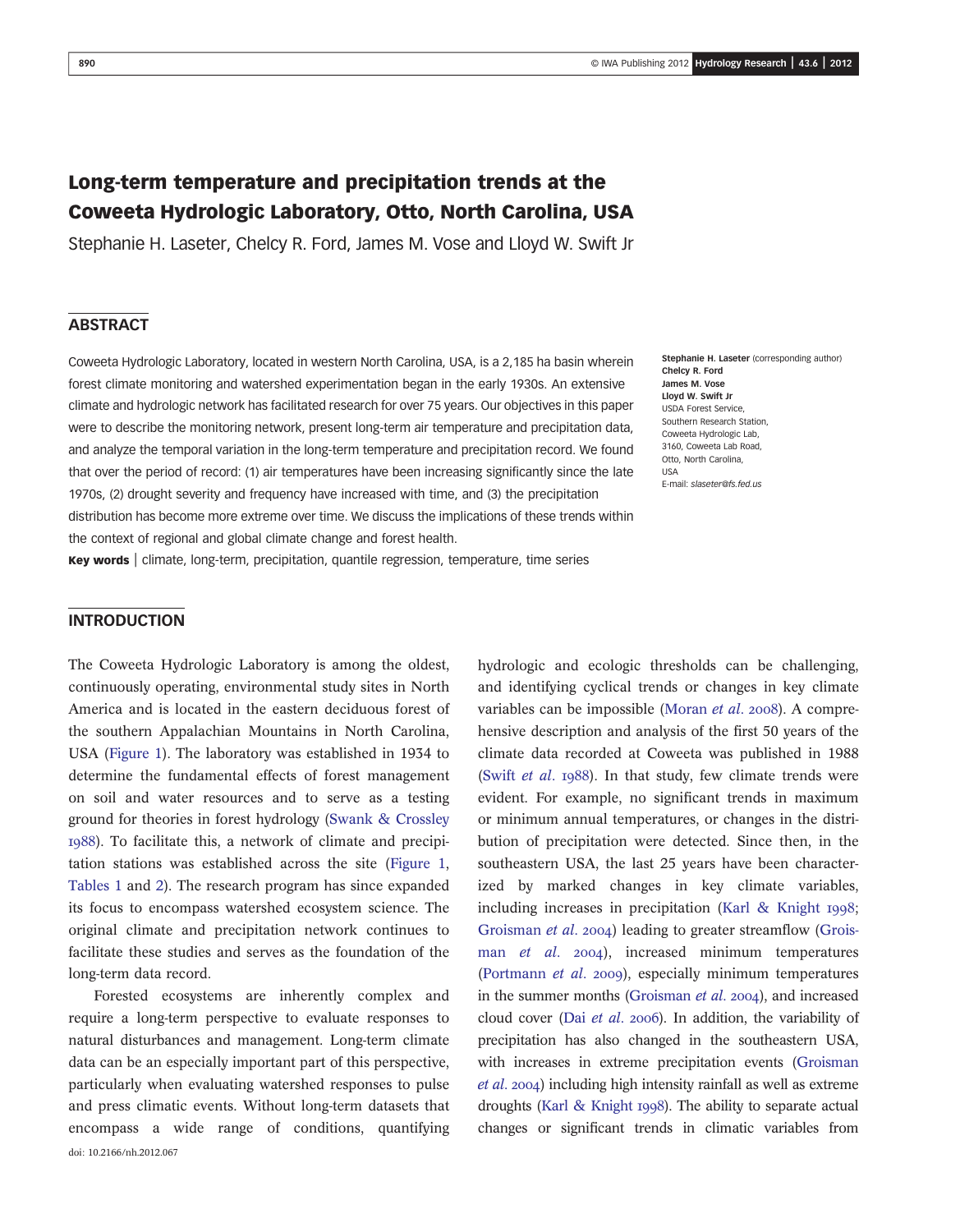

Figure 1 | Elevation gradients and main and sub-watersheds (bold and non-bold white lines, respectively) at Coweeta Hydrologic Lab. Numbers denote reference (bold) and experimental (non-bold) watersheds. Climate stations are identified by white text. Inset: location of Coweeta Basin with respect to southeast USA.

natural variability requires long-term records. Hence, these long-term records are critical for detecting historical changes in climate and they can serve as benchmarks for detecting future change. Our objectives were to provide an update of the climate and precipitation network in the Coweeta Basin, summarize the long-term temperature and precipitation data in the Coweeta Basin, and analyze the temporal variation in these two data series.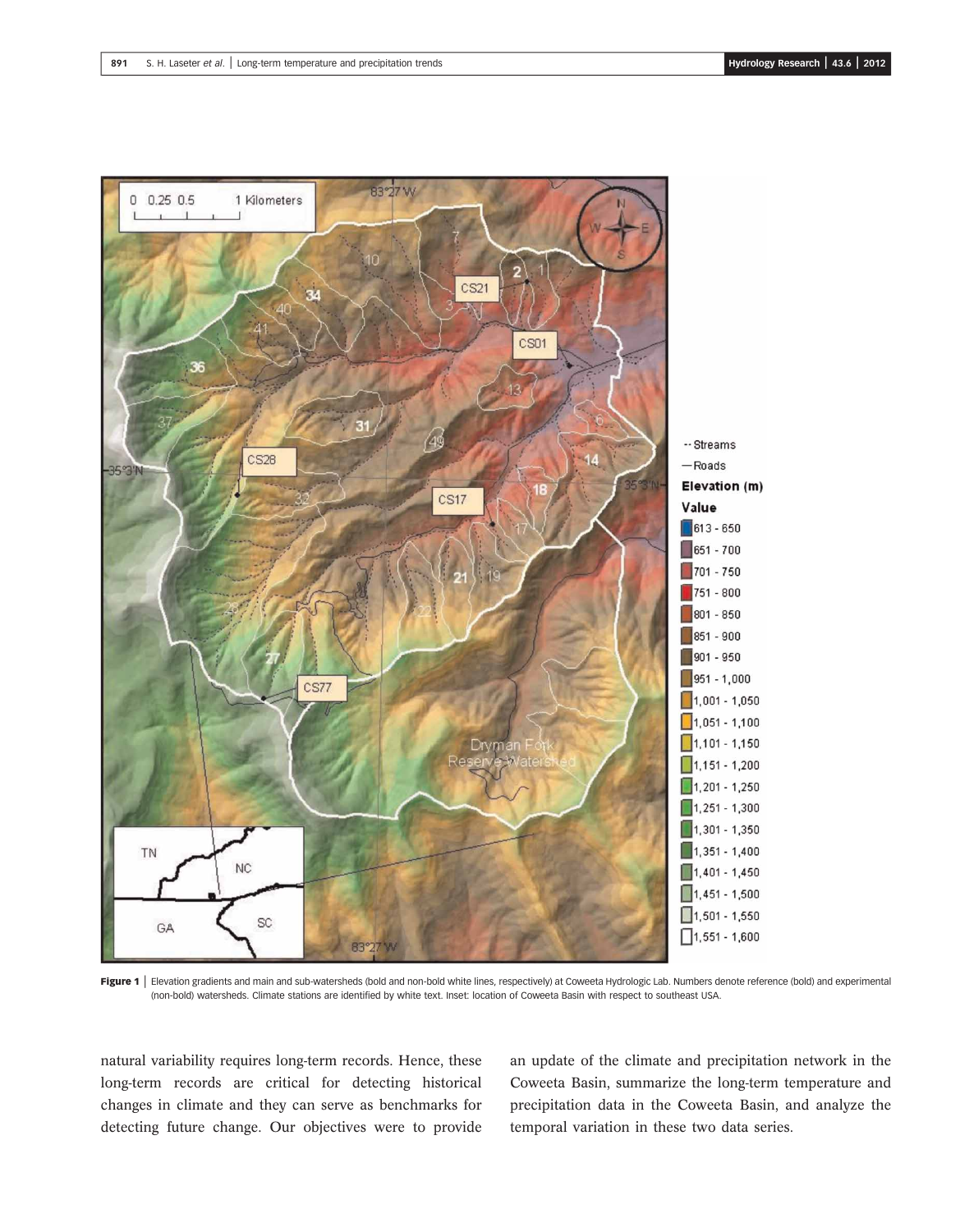|                                                                                   | <b>Climate station</b>     |                            |                            |                            |                            |  |
|-----------------------------------------------------------------------------------|----------------------------|----------------------------|----------------------------|----------------------------|----------------------------|--|
|                                                                                   | <b>CS01</b>                | <b>CS17</b>                | <b>CS21</b>                | <b>CS28</b>                | <b>CS77</b>                |  |
| Location (lat/long)                                                               | 35°03′37.48<br>83°25′48.36 | 35°02'43.33<br>83°26′14.63 | 35°03′59.63<br>83°26′09.12 | 35°02'47.60<br>83°27′54.05 | 35°01'49.27<br>83°27′37.60 |  |
| Elevation (m)                                                                     | 685                        | 887                        | 817                        | 1,189                      | 1,398                      |  |
| Aspect                                                                            | Valley floor               | N-facing                   | S-facing                   | E-facing                   | NE-facing                  |  |
| SRG <sup>a</sup>                                                                  | 19                         | 96                         | 17                         | 06                         | 77                         |  |
| RRG <sup>a</sup>                                                                  | 06                         | 96                         |                            |                            |                            |  |
| Date of first record <sup>b</sup>                                                 | 8/1934                     | 10/1969                    | 7/1974                     | 5/1985                     | 4/1992                     |  |
| Sensors <sup>c</sup> (units)                                                      |                            |                            |                            |                            |                            |  |
| Barometric air pressure (kPa)                                                     | ✓                          |                            |                            |                            |                            |  |
| Atmospheric $CO2$ concentration (ppm)                                             |                            |                            |                            |                            |                            |  |
| Air temperature ( $^{\circ}$ C) and humidity (%, kPa/kPa) <sup>d</sup>            |                            | ✓                          |                            |                            |                            |  |
| Photosynthetically active radiation ( $\mu$ mol m <sup>-2</sup> s <sup>-1</sup> ) | ✓                          | ✓                          |                            |                            |                            |  |
| Pan evaporation (mm)                                                              | ✓                          |                            |                            |                            |                            |  |
| Solar radiation (Ly)                                                              | ✓                          |                            |                            |                            |                            |  |
| Soil and litter temperature $(C)$                                                 |                            | ✓                          |                            |                            |                            |  |
| Wind speed (m $s^{-1}$ ) and direction (°)                                        |                            |                            |                            |                            |                            |  |

<sup>a</sup>SRG denotes Standard Rain Gage, RRG denotes Recording Rain Gage (See Table 2). Climate stations 21, 28 and 77 have only standard rain gages.

**Barometer, photosynthetically active radiation, and digital air relative humidity and temperature sensors added at a later date.** 

<sup>c</sup>See text for make and model numbers and vendor information of sensors.

<sup>d</sup>Humidity and temperature are recorded with both a hygrothermograph instrument and an HMP45c sensor. Both are located adjacent to National Weather Service maximum, minimum and standard thermometers. Air temperature and humidity readings taken in open field setting as well as within forested cover at all climate stations except CS01. eOnly in forest setting.

Table 2 | Location, elevation and date of first record of all paired recording and standard rain gages (RRG and SRG, respectively)

| <b>Gage or Station</b> | <b>SRG</b> | Location (lat/long)     | Elevation (m) | Date of first record | <b>Aspect</b>      |
|------------------------|------------|-------------------------|---------------|----------------------|--------------------|
| RRG06                  | 19         | 35°03′37.48/83°25′48.36 | 687           | 6/4/1936             | Valley bottom      |
| RRG05                  | 02         | 35°03′37.77/83°27′53.98 | 1,144         | 6/4/1936             | SE-facing          |
| RRG <sub>20</sub>      | 20         | 35°03′53.37/83°26′29.18 | 740           | 11/5/1962            | Stream bottom      |
| RRG31                  | 31         | 35°01'57.89/83°28'05.24 | 1,366         | 11/1/1958            | High elevation gap |
| RRG40                  | 13         | 35°03′44.77/83°27′22.18 | 961           | 11/10/1942           | S-facing           |
| RRG41                  | 41         | 35°03′19.11/83°25′43.32 | 776           | 5/1/1958             | N-facing           |
| RRG45                  | 12         | 35°02'50.19/83°27'31.11 | 1,001         | 6/1/1942             | Low elevation gap  |
| RRG55                  | 55         | 35°02′23.59/83°27′19.32 | 1,035         | 11/5/1990            | N-facing           |
| RRG96                  | 96         | 35°02′43.33/83°26′14.63 | 894           | 11/1/1943            | N-facing           |

## SITE DESCRIPTION

The Coweeta Hydrologic Laboratory is located within the Nantahala Mountain Range of western North Carolina,

USA, latitude  $35^{\circ}03'$  N, longitude  $85^{\circ}25'$  W (Figure 1). The Coweeta Hydrologic Lab is 2,185 ha in area and comprised of two adjacent, east-facing basins. The larger of the two basins (1,626 ha), Coweeta Basin, has been the primary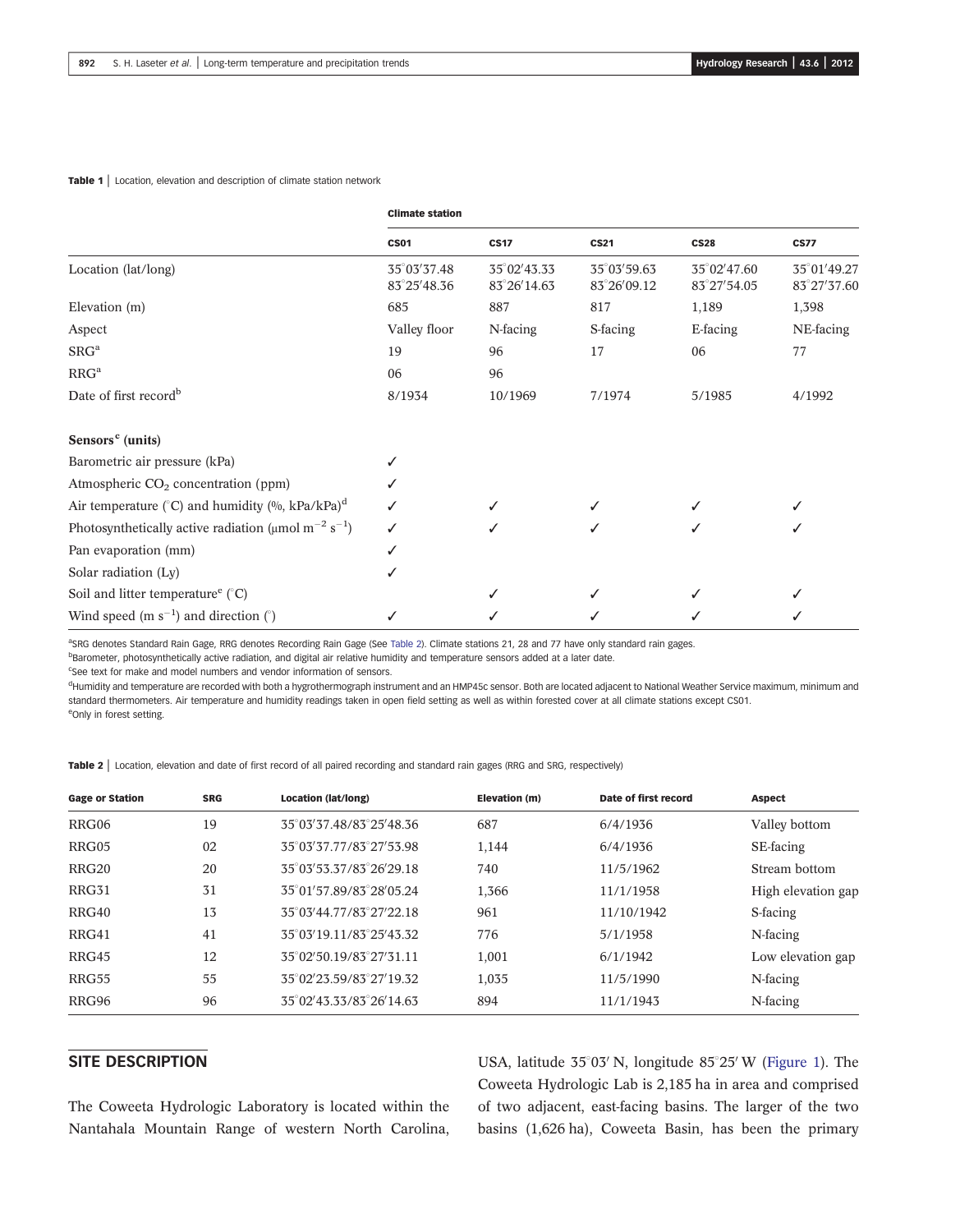focus of watershed experimentation. Within the basin, elevations range from 675 to 1,592 m. Climate is classified as maritime, humid temperate (Trewartha 1954; Critchfield 1966).

Historic vegetation patterns in the basin have been influenced by human activity, primarily through small homestead agriculture, both clear-cut and selective logging, the introduction of chestnut blight (Cryphonectria parasitica) (Elliott & Hewitt 1997) and hemlock woolly adelgid (Adelges tsugae) (Nuckolls et al. 2009), and fire management (Hertzler 1936; Douglass & Hoover 1988). The resulting unmanaged forests are relatively mature (∼85 years old) oak-hickory (at lower elevations) and northern hardwood forests (at higher elevations) with an increasing component of fire-intolerant species (Elliott & Swank 2008). Bedrock is comprised of granite-gneiss and mica-schist. Soils are immature Inceptisols and older Ultisols and are relatively high in organic matter and moderately acid with both low cation exchange capacity and base saturation.

#### **METHODS**

## Climate network

Daily temperature and precipitation data have been recorded at the main climate station (CS01) continuously since 1934 (Table 1). In addition to CS01, there are four climate stations across the basin (Table 1). In the 1980s, measurements at each of these stations were expanded in scope and temporal resolution. Each of these stations now continually measures and records (CR10X, Campbell Scientific, Inc., Logan, UT, USA. The following variables every 5 min: temperature and relative humidity in both an open field and forested setting (HMP45c, Campbell Scientific, Logan, UT, USA), photosynthetically active radiation (LI-190-SB, Campbell Scientific), soil and litter temperature under forest cover (107-L, Campbell Scientific) and wind speed and wind direction at canopy height (014A and 024A, MetOne Instruments, Grants Pass, OR, USA). Barometric air pressure (Vaisala CS106, Campbell Scientific), solar radiation (model 8–48, Eppley Lab, Inc., Newport, RI, USA), atmospheric  $CO<sub>2</sub>$  concentration (Licor LI-820, Licor, Lincoln, NE, USA) and pan evaporation are

measured only at CS01. Data retrieval from the climate network is via wireless remote access. All data recorded to the CR10X datalogger are transmitted via radio frequency (Freewave Technologies, Inc., FGR-115RC, Boulder, CO) from each of the four climate stations to a computer server in the data processing office.

Temperature is recorded at CS01 at 0800 EST daily using a National Weather Service (NWS) maximum, minimum and standard thermometer. Daily minimum and maximum temperatures are recorded and then averaged to determine the average minimum or maximum temperature for the month. In addition, air temperature is digitally recorded on a 5 min increment (CR10X, Campbell Scientific). These values are averaged and hourly maximum, minimum and average temperatures are stored. Weekly absolute maximum and minimum temperatures are recorded at all other climate stations with NWS maximum and minimum thermometers.

Total daily precipitation is collected by an 8 in. Standard Rain Gage (NWS). Rainfall volume and intensity are recorded by Recording Rain Gage (Belfort Universal Recording Rain Gage, Belfort Instrument Co., Baltimore, MD, USA). A network of nine Recording Rain Gages and 12 Standard Rain Gages are located throughout the basin (Table 2). (The use of trade or firm names in this publication is for reader information and does not imply endorsement by the US Department of Agriculture of any product or service.)

#### Statistical models

To describe the climate data, we present means, extremes, deviations from long-term means, and simple Pearson's correlation coefficients (R) among climate variables and time. To test the hypotheses that mean, maximum and minimum annual air temperature  $(T, {}^{\circ}C)$  has been increasing in the recent part of the record by fitting a time series intervention models to T data, method is described in detail in Ford et al.  $(2005)$ . Candidate models were a simple level, or a mean level plus a linear increase starting at time  $t$ . Each potential starting time in the 1975–1988 range, which was the visual range of the temperature increase, was evaluated sequentially (PROC ARIMA, SAS v9.1, SAS Institute, Inc.). We computed Akaike's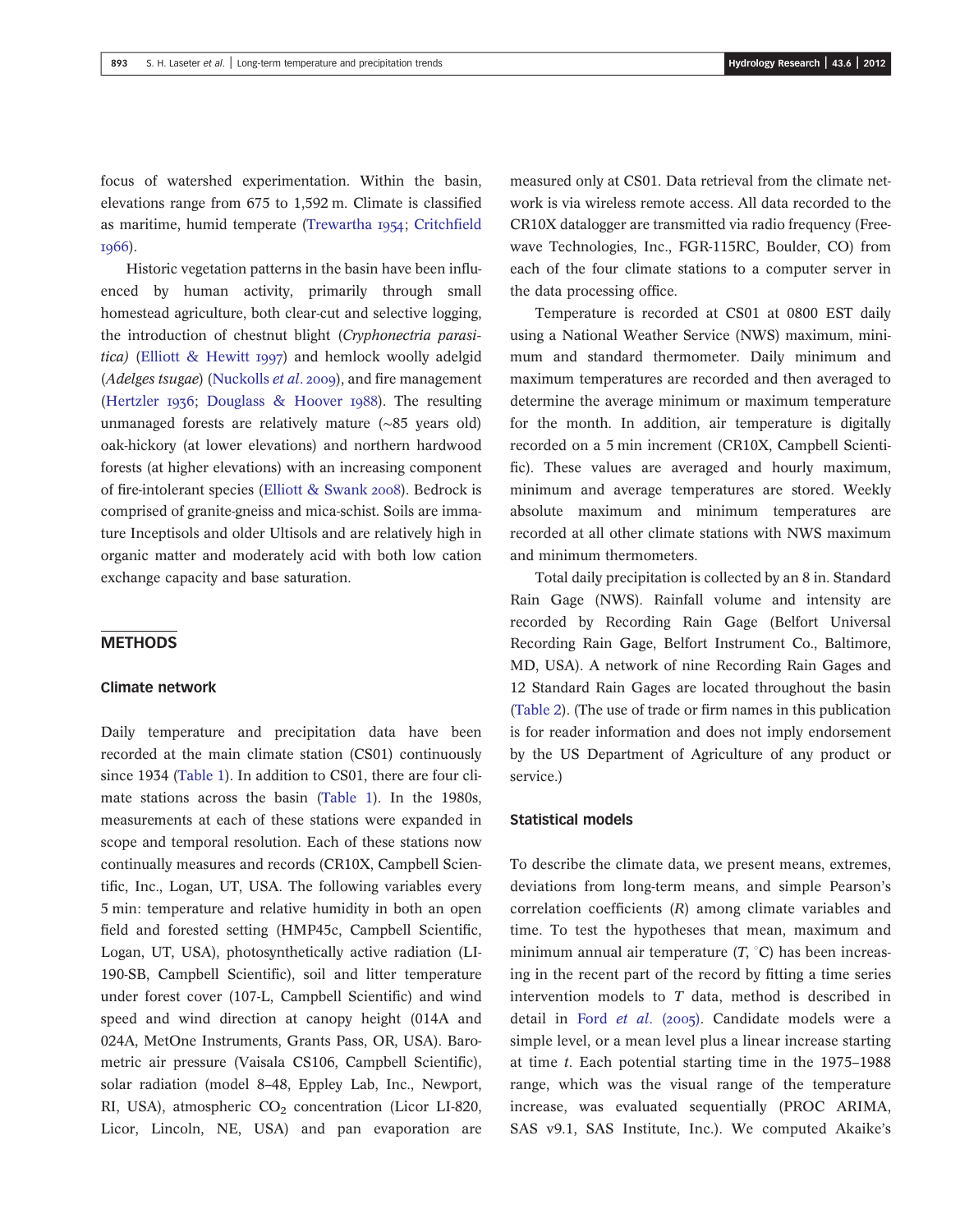information criterion (AIC) for each model, which is a statistic used to evaluate the goodness of fit and parsimony of a candidate model, with smaller AIC values indicating a better fitting and more parsimonious model than larger values (Johnson & Omland  $2004$ ). We used the differences in the AIC values among candidate models with all starting times  $(\Delta_i = AIC_i - AIC_{min})$  to compute a relative weight  $(w_i)$  for each model relative to all models fit:

$$
w_i = \frac{e^{-0.5\Delta_i}}{\sum_{r=1}^R e^{-0.5\Delta_r}},\tag{1}
$$

with the sum of all  $w_i$  equal to 1. The final model selected was the model with the highest  $w_i$  (Burnham & Anderson 2002; Johnson & Omland 2004).

We explored whether the high and low ends of the precipitation distribution were changing over time with quantile regression (Cade & Noon  $2007$ ). We analyzed linear trends in all quantiles of precipitation (P, mm) to quantify changes to the distribution of annual and monthly precipitation. We used data from the high- and lowelevation standard rain gages (SRG 19 and 31, Table 2) for the entire period of record. Our model predicted the precipitation amount as a function of year, with elevation as a covariate. All models were fit using PROC QUANTREG in SAS (v9.1, SAS Institute, Inc.). If the bootstrapped 95% confidence interval around the estimated coefficient for the quantile overlapped zero, we interpreted this as no significant time trend. To check whether annual precipitation totals from the two gages were consistent over time, we fit a linear model predicting precipitation from SRG 19 as a function of precipitation from SRG 31, year, and the interaction of year and SRG 31 (PROC GLM).

## RESULTS

#### **Temperature**

Daily and seasonal temperatures do not fluctuate widely (Figure 2). Temperatures are most variable in the winter months. The warmest year on record occurred in 1999

![](_page_4_Figure_8.jpeg)

Air temperature (°C

and 25th percentiles. Whiskers show 90th and 10th percentiles. Each outlier (observations outside the 90th and 10th percentiles) is shown.

(average maximum temperature of  $21.5\textdegree C$ ). The coldest year on record was 1940 with a minimum of 4.1  $\degree$ C.

Average annual, maximum and minimum air temperatures at the site have increased significantly relative to the long-term mean (Figure 3). The warming trend is apparent

![](_page_4_Figure_12.jpeg)

Figure 3 | Long-term average annual, maximum and minimum air temperatures at Coweeta Hydrologic Lab, CS01 (see Table 1). Solid black lines correspond to the modeled mean, with a time series intervention model containing a ramp function at 1981, 1988, and 1976 for average, maximum and minimum data. Dashed lines are the upper and lower 95% confidence intervals about the modeled mean.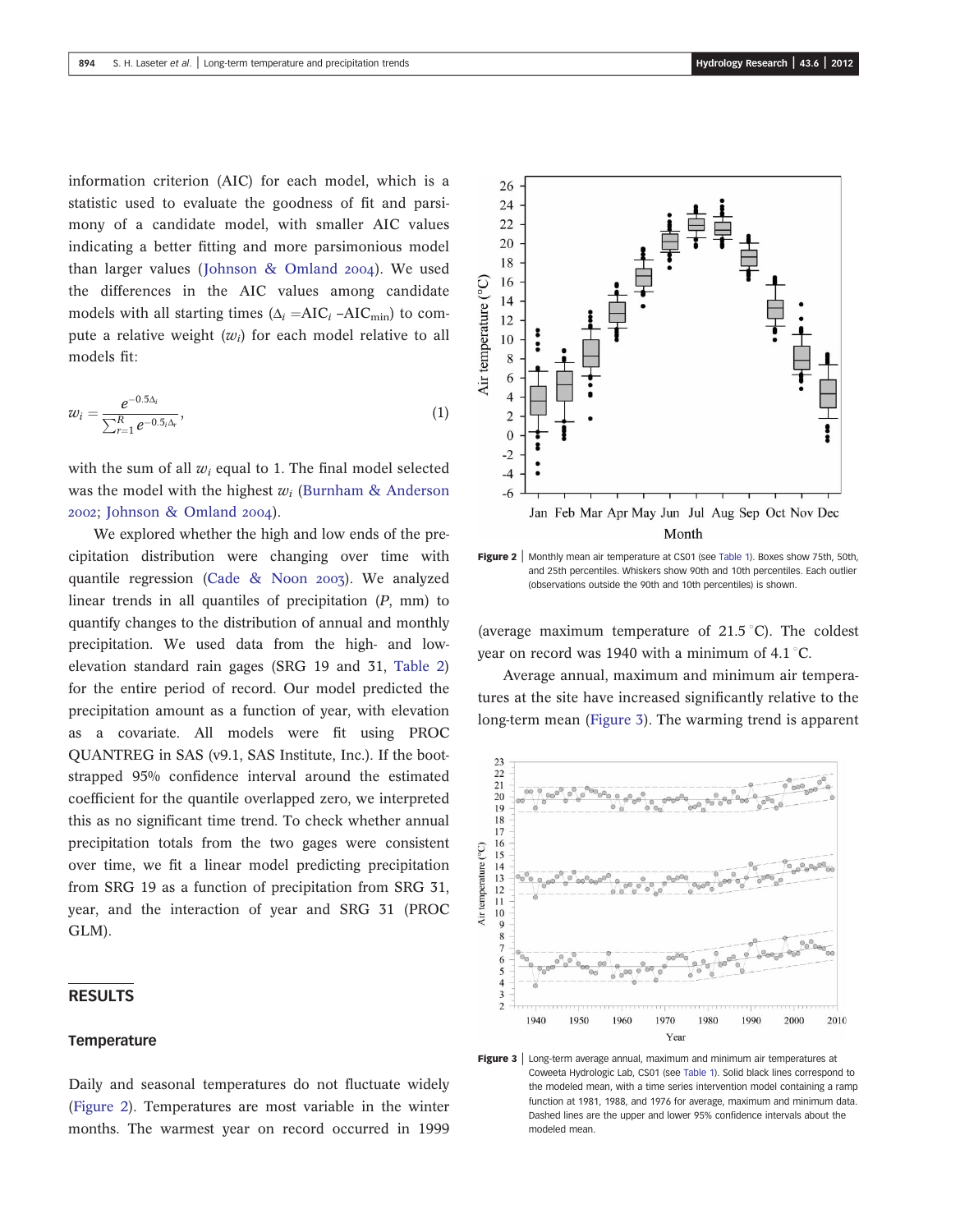in all temperature series (for growing season temperature analysis see Ford  $et$  al. (2011)), and appeared to begin in the late 1970s to late 1980s. The most parsimonious statistical models indicate a significant increase in average minimum temperatures beginning in 1976 ( $w_i = 0.16$ ), with a rate of increase away from the  $5.4\degree C$  long-term mean of  $0.5\degree$ C per decade. This same rate of increase occurred in the average annual data series in 1981  $(w_i = 0.13)$ , and in the annual maximum temperature series in 1988 ( $w_i = 0.17$ ). Average dormant and growing season temperatures also show this trend (data not shown).

#### Precipitation

Annual precipitation at Coweeta is among the highest in the eastern USA, averaging 1,794 mm (CS01 station, Figure 4 (a)). The basin receives frequent, small, low-intensity storms in all seasons, with the wetter months in late winter and early spring. Fall months are drier (Figure 4 (b)), but generally have larger, more intense tropical storm activity. Elevation has a strong influence on precipitation amount (Figure 4(b)). For example, precipitation at 1,398 m in elevation is 32% ( $\pm 6\%$  SD) higher than that at 685 m. Although  $P$  increases with elevation at the site, P amounts among the rain gages are highly correlated  $(0.96 < R^2 < 0.99)$ , and this relationship is consistent over time (P vs. time  $R = 0.02$ ; no P by year interaction  $Pr = 0.73, F_{1.73} = 0.12$ .

Annual precipitation totals are also becoming more variable over time, with wetter wet years and drier dry years (Figure 5(a) and (b)). Coweeta experienced the wettest year on record in 2009 with a total of 2,375 mm. Only 2 years prior, in 2007, the driest year on record occurred with 1,212 mm. Low quantiles, ∼10–20%, had a significant negative slope over time. Higher quantiles, 65–75%, had a significant positive slope over time. This indicates that the low and high ends of the annual precipitation distribution in the basin changed during the period of record. During the wettest years, not all months were wetter; and similarly, during the driest years, not all months were drier. Our results show that the summer months became drier over time, while the fall months became more wet (Figure 5(c)–(f)). In general, most quantiles describing July precipitation declined over time. In September, only the most extreme part (>85%) of the distribution increased over time due to an increase in high intensity, shorter duration storm events, such as tropical storms, as opposed to an increase in the number of storms per month. For example, the number of storms occurring in September did not increase over time  $(R = -0.01$ , Figure 6(a)), but the percentage of September storms that fell above the 75th percentile (16.5 mm) appears to increase substantially in the latter part of the record (Figure 6(b)). Other fall months became wetter over time, mainly due to increases in the lower percentile storms (data not shown).

In addition to more intense precipitation, recent climate patterns trend toward more frequent periods of prolonged

![](_page_5_Figure_7.jpeg)

Figure 4 | Total annual precipitation (a) recorded at CS01, and average monthly precipitation (b) at low- and high-elevation stations (see Table 1).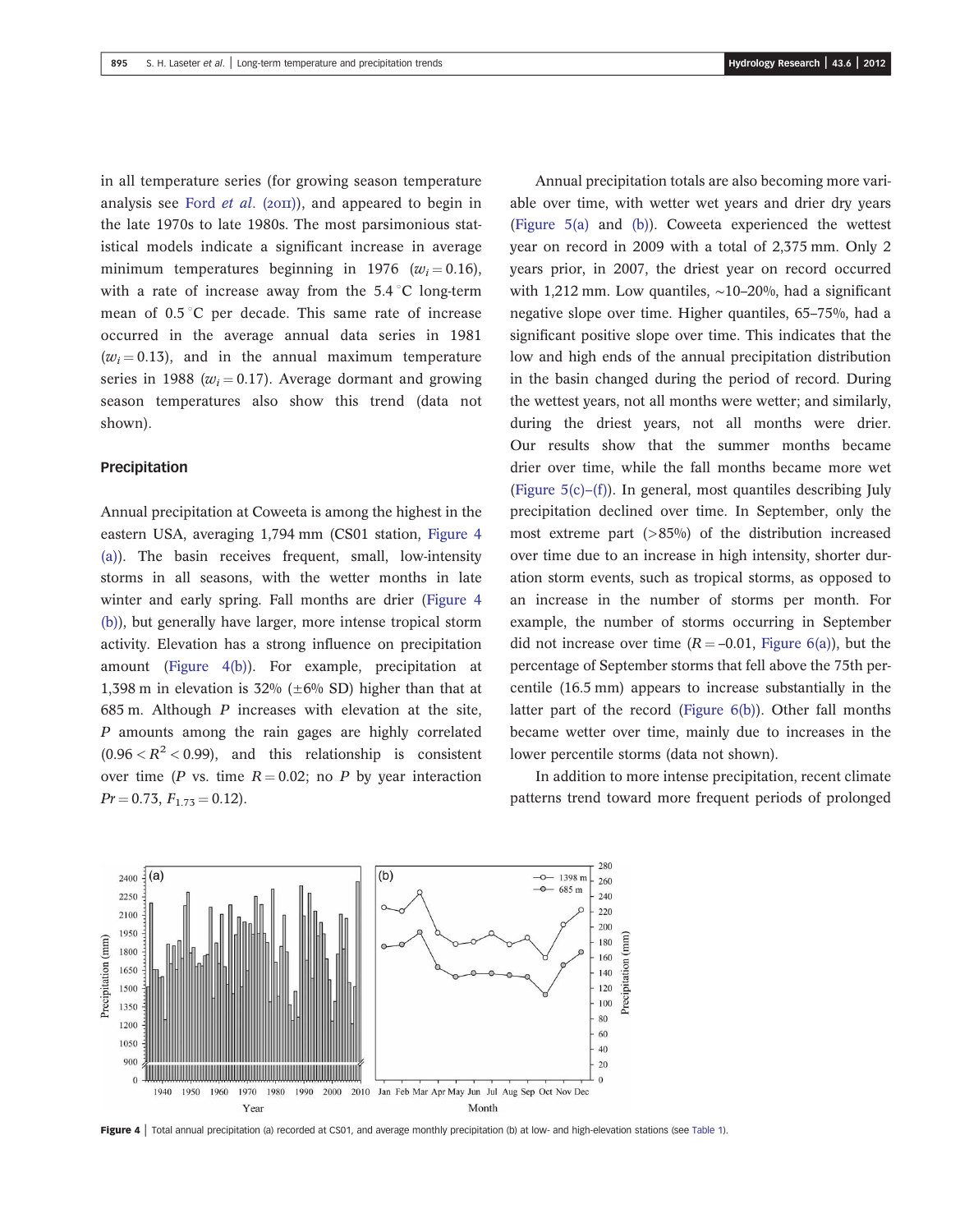![](_page_6_Figure_2.jpeg)

Figure 5 | Annual (a), July (c) and September (e) total precipitation from CS01 (see Table 1). Lines show the modeled qth quantile as a function of time. Slopes of all lines shown are significantly different than zero. Panels on right show the modeled estimates (symbols) of the quantile slope conditional on year, for annual (b), July (d) and September (f) precipitation totals. Bootstrapped upper and lower 95% confidence intervals also shown for parameter estimates (grey area).

drought (Figure 7) as inferred by comparing annual totals against the long-term mean. In addition, drought severity (accumulated deficit in precipitation over time) is increasing with time  $(R = -0.35, t_{0.05,37} = -2.29, Pr = 0.01)$ . Beginning with a severe drought in 1985, a 1,600 mm deficit in rainfall accumulated through 2008.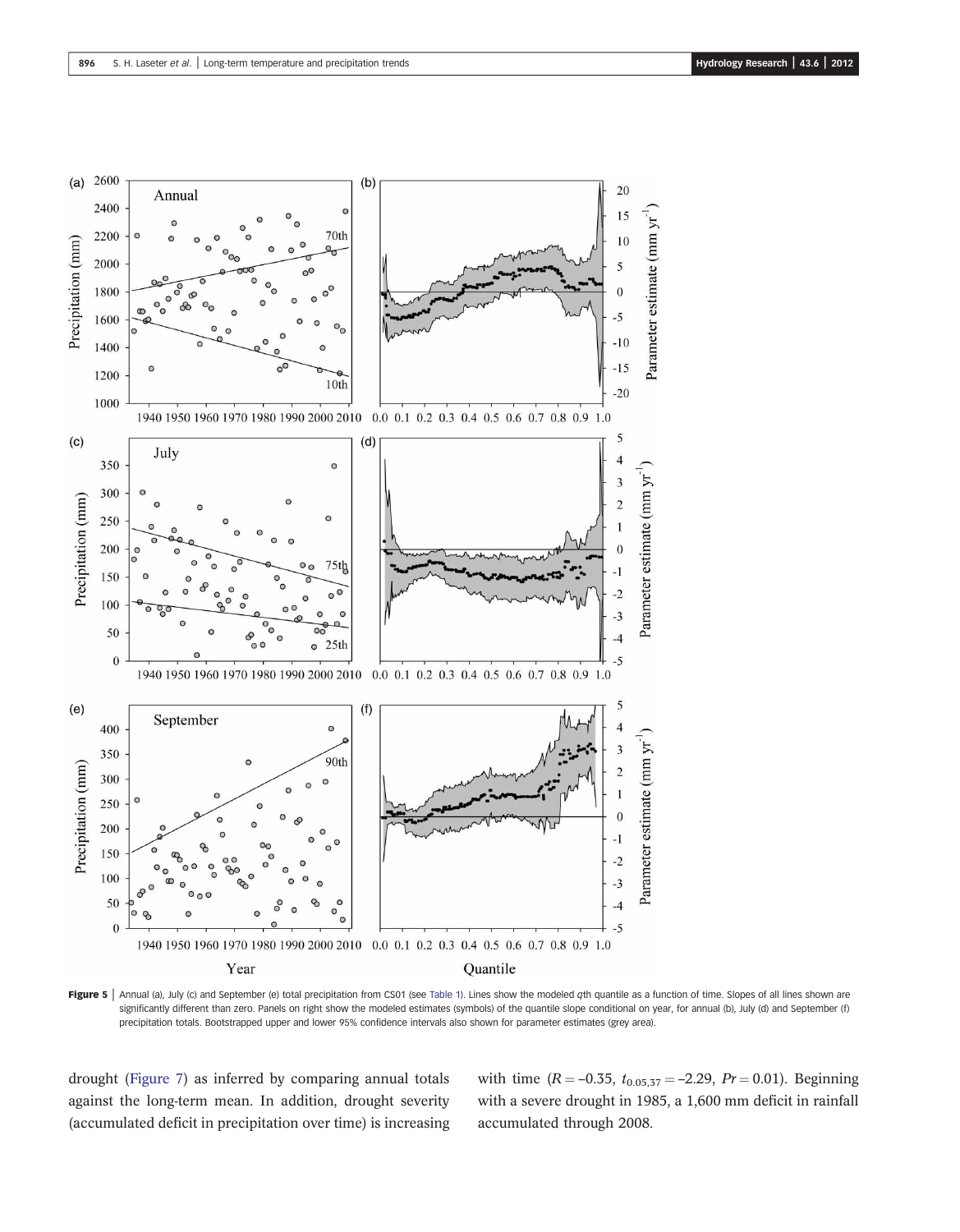![](_page_7_Figure_2.jpeg)

Figure 6 | (a) Number of precipitation events in September for each year in the long-term record, and (b) the percentage of those events that fall above the 75th percentile (16.5 mm). Solid line in (b) is a 10 yr moving average.

![](_page_7_Figure_4.jpeg)

Figure 7 | Deviation of annual precipitation amounts from the long-term mean recorded at CS01 (see Table 1).

## **DISCUSSION**

#### Climate change

The increased mean annual air temperature (i.e.  $0.5\degree$ C per decade) observed since the early 1980s at Coweeta is consistent with other global and regional observations. In the observed climate records, globally, the 20 warmest years have all occurred since 1981 (Peterson & Baringer 2009). Across the USA, a significant warming trend in air temperature also began in the late 1970s to early 1980s (Groisman et al. 2004; Peterson & Baringer 2009). This warming trend is predicted to continue; ensemble atmosphere-ocean general circulation models (AOGCMs) predict that by the early 21st century (2030), southeastern US air temperatures will increase at a rate of  $0.5^{\circ}$ C per decade (IPCC 2007). Causes for the increases in air temperature include both natural (i.e. surface solar radiation) and anthropogenic (e.g. ozone and  $CO<sub>2</sub>$  concentrations) sources, and potential interactions of sources (IPCC  $2007$ ). For example, as aerosols increase, surface solar radiation is reduced (i.e. global dimming), which decreases surface temperatures (Wild ). One explanation of the lack of significant warming in the 1950–1980 period, followed by the rapid warming in the last 25 years, is that the lower surface solar radiation in the former period masked the warming trend, while the higher surface solar radiation in the latter period apparently accelerated warming (Wild 2009). Although cause and effect is difficult to establish, the timing of increased surface solar radiation is coincident with the passage and implementation of the 1977 Clean Air Act (CAA) and the 1990 CAA Amendments in the USA, which have been quite effective at reducing anthropogenic aerosols (Streets *et al.* 2006). Similar to our hypothesis here, over Europe a 60% reduction in aerosols has been linked to the  $1^{\circ}$ C increase in surface temperature since the 1980s due to impacts on shortwave and long-wave forcing (Philipona *et al.* 2009).

Precipitation is increasing in the southeast, similar to what we observed in the Coweeta Basin (Karl & Knight 1998; Groisman et al. 2004). These increases in precipitation have translated to increases in streamflow according to longterm US Geological Survey streamflow data (Karl & Knight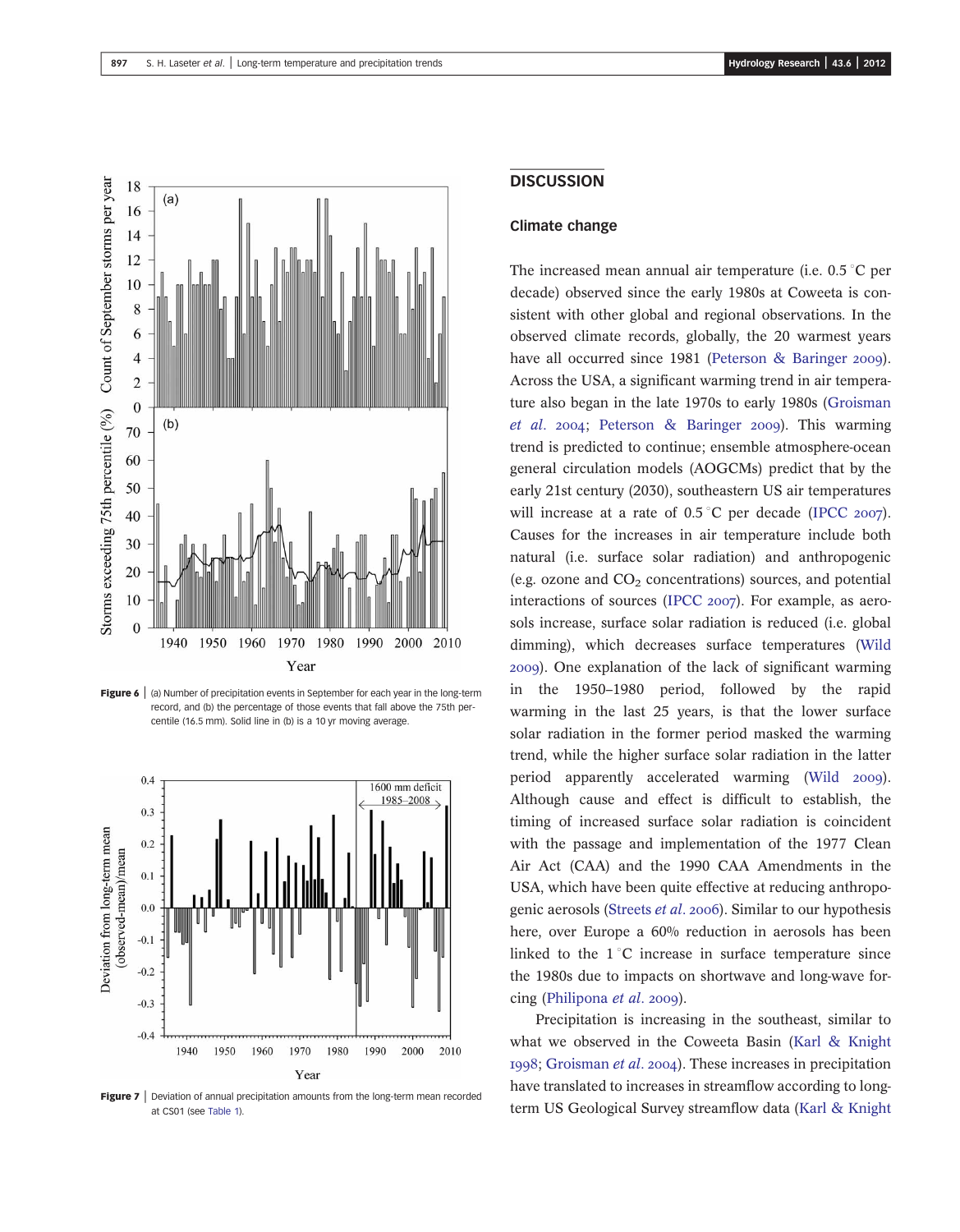1998; Lins & Slack 1999; IPCC 2007). Recent trends in eastern US precipitation, and specifically those in the Coweeta Basin, have been linked to regular patterns in the North Atlantic Oscillation (Riedel 2006a, b). A trend in drier summers since the 1980s has occurred for the southeast (Groisman et al. 2004; Angert et al. 2005). Simultaneously, a trend in wetter fall months has also occurred (Groisman et al. 2004). Our findings in the Coweeta Basin are consistent with both of these larger-scale regional patterns. Whether the trend of increasing precipitation will continue for the region in a warmer, higher- $CO<sub>2</sub>$  scenario is uncertain. Most AOGCMs do not agree on the predicted change in direction of future precipitation for the southern Appalachians and southeast USA, e.g. wetter vs. drier (IPCC 2007).

Many regions of the USA have experienced an increased frequency of precipitation extremes, droughts and floods over the last 50 years (Easterling et al. 2000; Groisman *et al.* 2004; Huntington 2006; IPCC 2007). As the climate warms in most AOGCMs, the frequency of extreme precipitation events increases across the globe, resulting in an intensification of the hydrologic cycle (Huntington 2006). For example, the upper 99th percentile of the precipitation distribution is predicted to increase by 25% with a doubling of  $CO<sub>2</sub>$  concentration (Allen & Ingram 2002). The lower end of the precipitation distribution is also predicted to change. Forecasts of the drought extent over the next 75 years show that the proportion of land mass experiencing drought will double from 15 to 30% (Burke  $et$   $al.$  2006). For example, with a doubling in the peak  $CO<sub>2</sub>$  concentration, dry season precipitation is expected to decline irreversibly on average by  $15\%$  on most land masses (Solomon *et al.* 2009). The timing and spatial distribution of extreme precipitation events are among the most uncertain aspects of future climate scenarios, however (Karl et al. 1995; Allen & Ingram ). Our results show that the extremes of the annual precipitation distribution are increasing in magnitude, with recent increases in the frequency of drought, and wetter wet years and drier dry years. We have observed the most extreme precipitation changes in the fall months, with increases in intense rainfall in September in particular. This is partly associated with precipitation generated from tropical storm events. However, a wetter fall season is also being observed due to an increase in the low percentile rain events in November (Ford et al. 2011).

#### Effects on forest function and health

Observed changes in temperature and precipitation distributions that have occurred both locally and regionally have significantly affected forest function and health. The eastern USA has experienced an earlier onset in spring due to rising temperatures (Czikowsky & Fitzjarrald ), which has increased spring forest evapotranspiration (Czikowsky  $\&$  Fitzjarrald 2004) and growth (Nemani et al.  $2003$ ; McMahon *et al.*  $2010$ ). However, the increase in spring growth has been largely offset by drier summers in the southeast (Angert *et al.* 2005), and areas with observed sustained increases in forest growth over time have been those in the northeast (McMahon *et al.* 2010) and at the highest elevations (Salzer et al. 2009), where temperatures are more limiting than water, and the tropics (Nemani *et al.* 2003), where radiation is the primary limiting factor.

Whether forest productivity is experiencing recent increases concomitant with temperature increase in the Coweeta Basin has not yet been reported. The effects of extreme events, most notably drought, have had a more dramatic effect on forest health and forest species composition than the trends in temperature. Native insect outbreaks, e.g. southern pine beetle (Dendroctonus frontalis), are triggered by drought. The successive droughts in the 1980s and late 1990s caused widespread southern pine beetle infestations in Coweeta watersheds, and throughout the southern Appalachians. As a result of these outbreaks, a decrease in pitch pine (Pinus rigida) stands and increased canopy gap area due to dead or dying snags (Clinton et al. 1993; Vose & Swank 1994; Kloeppel et al. 2003) occurred. The growth of eastern white pine (Pinus strobus) has also been significantly reduced by drought (Vose & Swank 1994; McNulty & Swank 1995).

Deciduous hardwood ecosystems have also been impacted by droughts. For example, accelerated mortality of oaks in the red oak group (especially Quercus coccinea) occurred during the successive droughts in the 1980s and late 1990s, and interestingly, larger trees were more vulnerable than smaller trees (Clinton *et al.*  $1993$ ). The earliest reports of drought in the area in the 1920s also noted that oak mortality was higher than other deciduous tree species (Hursh & Haasis 1931). Growth rate data for oaks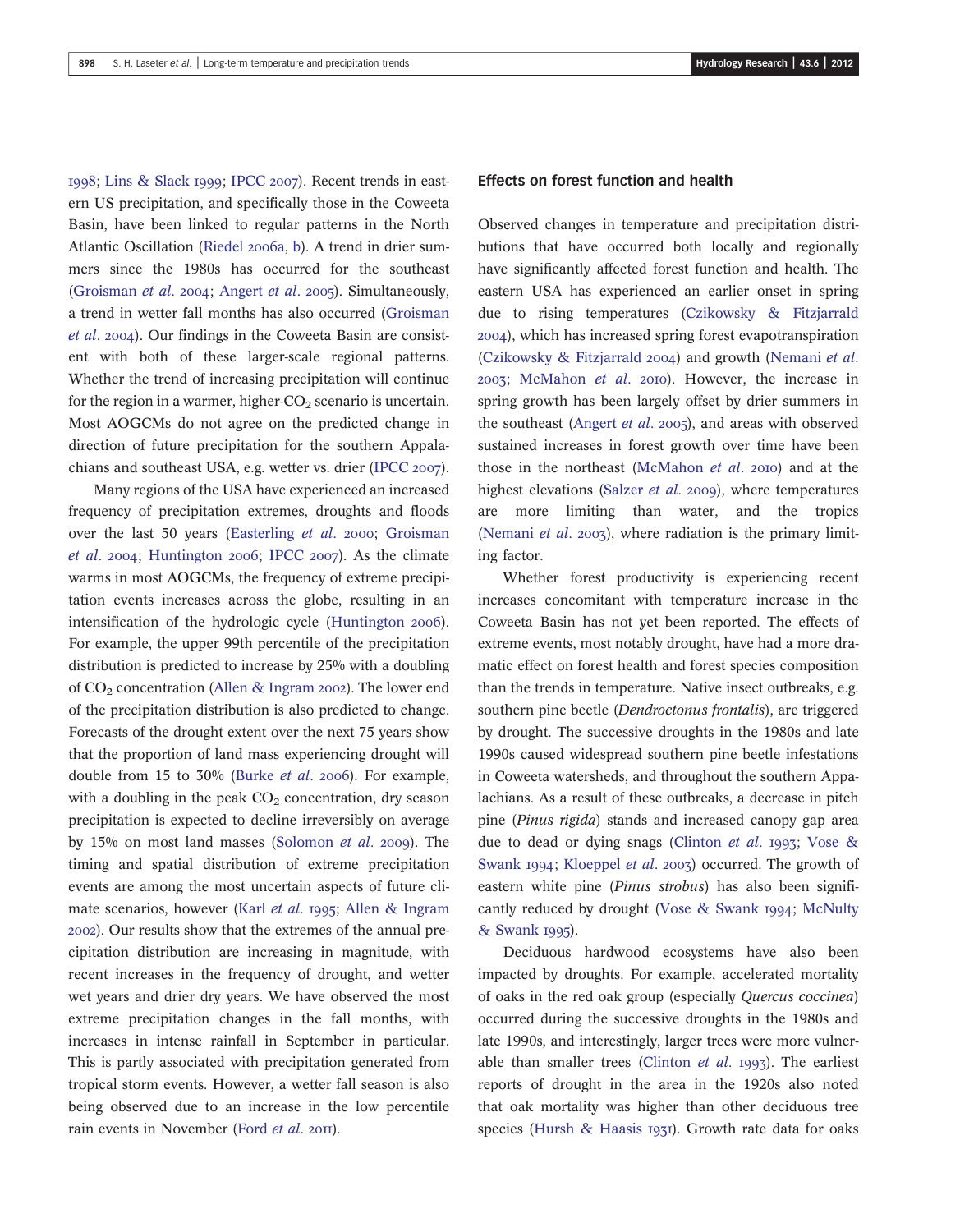in the 1980–1990 period showed comparable growth rates during wet and dry periods, suggesting either deep rooting and access to stored water in the deep soils at Coweeta (Kloeppel *et al.* 2003), or highly conservative gas exchange in both wet and dry periods (Bush et al. 2008; Ford et al. 2010).

## SUMMARY AND CONCLUSIONS

Analysis of 75 years of climate data at the Coweeta Hydrologic Laboratory has revealed a significant increase in air temperatures since the late 1970s, an increase in drought severity and frequency, and a more extreme precipitation distribution. Cause and effect are difficult to establish, but these patterns are consistent with observations throughout the southeastern USA that suggest linkages between reduced aerosols and temperature patterns, and linkages between the North Atlantic Oscillation and increased precipitation variability. Similar patterns are predicted with AOGCMs under climate change and this recent variability in the observed record may be providing a glimpse of future climatic conditions in the southern Appalachian. Based on observed ecosystem responses to climate variability over the past 20 years, we anticipate significant impacts on ecosystem structure and function.

Climate change during the 21st century is predicted to include novel climates – combinations of seasonal temperature and precipitation that have no historical or modern counterpart (Williams et al. 2007). In the USA, the southeastern region is predicted to be the most susceptible to novel climates (Williams & Jackson 2007; Williams et al. 2007). Detecting ecosystem change, including ecological 'surprises', will require long-term data from monitoring networks and studies (Lindenmayer et al. 2010), such as those presented here from the Coweeta Hydrologic Laboratory.

## ACKNOWLEDGEMENTS

This study was supported by the United States Department of Agriculture Forest Service, Southern Research Station, and by NSF grants DEB0218001 and DEB0823293 to the Coweeta LTER program at the University of Georgia. Any

opinions, findings, conclusions, or recommendations expressed in the material are those of the authors and do not necessarily reflect the views of the National Science Foundation or the University of Georgia. We acknowledge the support of many individuals, past and present, including Wayne Swank, Charlie L. Shope, Charles Swafford, Neville Buchanan, 'Zero' Shope, Bryant Cunningham, Bruce McCoy, Chuck Marshall, Mark Crawford, and Julia Moore as well as the long-term climate and hydrologic data network at the Coweeta Hydrologic Lab.

# **REFERENCES**

- Allen, M. R. & Ingram, W. J. 2002 [Constraints on future changes in](http://dx.doi.org/10.1038/nature01092) [climate and the hydrologic cycle](http://dx.doi.org/10.1038/nature01092). Nature 419, 224–232.
- Angert, A., Biraud, S., Bonfils, C., Henning, C. C., Buermann, W., Pinzon, J., Tucker, C. J. & Fung, I. 2005 [Drier summers cancel](http://dx.doi.org/10.1073/pnas.0501647102) out the  $CO<sub>2</sub>$  [uptake enhancement induced by warmer](http://dx.doi.org/10.1073/pnas.0501647102) [springs](http://dx.doi.org/10.1073/pnas.0501647102). Proc. Natl. Acad. Sci. 102, 10823–10827.
- Burke, E. J., Brown, S. J. & Christidis, N. 2006 [Modeling the recent](http://dx.doi.org/10.1175/JHM544.1) [evolution of global drought and projections for the](http://dx.doi.org/10.1175/JHM544.1) twenty-fi[rst century with the Hadley Centre Climate Model.](http://dx.doi.org/10.1175/JHM544.1) J. Hydrometeorol. 7, 1113–1125.
- Burnham, K. P. & Anderson, D. R. 2002 Model Selection and Multimodel Inference: A Practical Information-Theoretic Approach. Springer-Verlag, New York.
- Bush, S. E., Pataki, D. E., Hultine, K. R., West, A. G., Sperry, J. S. & Ehleringer, J. 2008 [Wood anatomy constrains stomatal](http://dx.doi.org/10.1007/s00442-008-0966-5) [responses to atmospheric vapor pressure de](http://dx.doi.org/10.1007/s00442-008-0966-5)ficit in irrigated, [urban trees.](http://dx.doi.org/10.1007/s00442-008-0966-5) Oecologia 156, 13–20.
- Cade, B. S. & Noon, B. R. 2003 [A gentle introduction to quantile](http://dx.doi.org/10.1890/1540-9295(2003)001[0412:AGITQR]2.0.CO;2) [regression for ecologists.](http://dx.doi.org/10.1890/1540-9295(2003)001[0412:AGITQR]2.0.CO;2) Front. Ecol. Environ. 1, 412–420.
- Clinton, B. D., Boring, L. R. & Swank, W. T. 1993 [Canopy gap](http://dx.doi.org/10.2307/1940082) [characteristics and drought in](http://dx.doi.org/10.2307/1940082)fluences in oak forests of the [Coweeta Basin.](http://dx.doi.org/10.2307/1940082) Ecology 74, 1551–1558.
- Critchfield, H. J. 1966 General Climatology. Prentice Hall, Englewood Cliffs, New Jersey, USA.
- Czikowsky, M. J. & Fitzjarrald, D. R. 2004 [Evidence of seasonal](http://dx.doi.org/10.1175/1525-7541(2004)005%3C0974:EOSCIE%3E2.0.CO;2) [changes in evapotranspiration in eastern US hydrological](http://dx.doi.org/10.1175/1525-7541(2004)005%3C0974:EOSCIE%3E2.0.CO;2) [records.](http://dx.doi.org/10.1175/1525-7541(2004)005%3C0974:EOSCIE%3E2.0.CO;2) J. Hydrometeorol. 5, 974–988.
- Dai, A., Karl, T. R., Sun, B. & Trenberth, K. E. 2006 [Recent trends](http://dx.doi.org/10.1175/BAMS-87-5-597) [in cloudiness over the United States, a tale of monitoring](http://dx.doi.org/10.1175/BAMS-87-5-597) [inadequacies](http://dx.doi.org/10.1175/BAMS-87-5-597). Bull. Am. Meteorol. Soc. 87, 597–606.
- Douglass, J. E. & Hoover, M. D. 1988 Introduction and site description. In: Ecological Studies, Vol. 66: Forest Hydrology and Ecology at Coweeta (W. T. Swank & D. A. Crossley, eds). Springer-Verlag, New York, pp. 17–31.
- Easterling, D. R., Meehl, G. A., Parmesan, C., Changnon, S. A., Karl, T. R. & Mearns, L. O. 2000 [Climate extremes: observations,](http://dx.doi.org/10.1126/science.289.5487.2068) [modeling, and impacts](http://dx.doi.org/10.1126/science.289.5487.2068). Science 289, 2068–2074.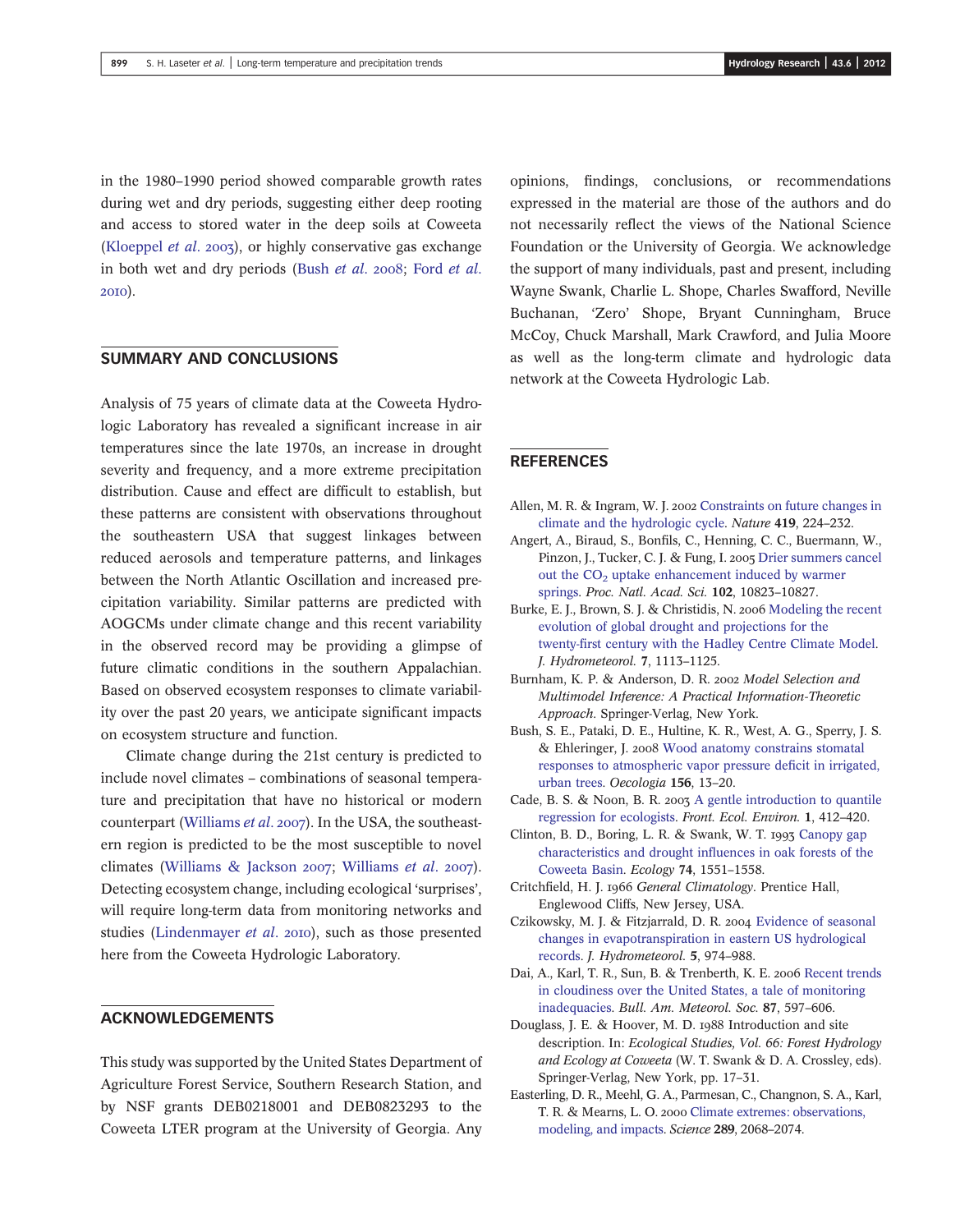- Elliott, K. J. & Hewitt, D. 1997 Forest species diversity in upper elevation hardwood forests in the southern Appalachian Mountains. Castanea 62, 32–42.
- Elliott, K. J. & Swank, W. T. 2008 [Long-term changes in forest](http://dx.doi.org/10.1007/s11258-007-9352-3) [composition and diversity following early logging](http://dx.doi.org/10.1007/s11258-007-9352-3) (1919–[1923\) and the decline of American chestnut \(](http://dx.doi.org/10.1007/s11258-007-9352-3)Castanea [dentata](http://dx.doi.org/10.1007/s11258-007-9352-3)). Plant Ecol. 197, 155–172.
- Ford, C. R., Goranson, C. E., Mitchell, R. J., Will, R. E. & Teskey, R. O. 2005 [Modeling canopy transpiration using time series](http://dx.doi.org/10.1016/j.agrformet.2005.03.004) [analysis: a case study illustrating the effect of soil moisture](http://dx.doi.org/10.1016/j.agrformet.2005.03.004) deficit on [Pinus taeda](http://dx.doi.org/10.1016/j.agrformet.2005.03.004). Agric. Forest Meteorol. 130, 163–175.
- Ford, C. R., Hubbard, R. M. & Vose, J. M. 2010 [Quantifying](http://dx.doi.org/10.1002/eco.136) [structural and physiological controls on canopy transpiration](http://dx.doi.org/10.1002/eco.136) [of planted pine and hardwood stand species in the southern](http://dx.doi.org/10.1002/eco.136) [Appalachians](http://dx.doi.org/10.1002/eco.136). Ecohydrology 4, 183–195.
- Ford, C. R., Laseter, S. H., Swank, W. T. & Vose, J. M. 2011 [Can forest](http://dx.doi.org/10.1890/10-2246.1) [management be used to sustain water-based ecosystem services](http://dx.doi.org/10.1890/10-2246.1) [in the face of climate change?](http://dx.doi.org/10.1890/10-2246.1) Ecol. Appl. 21, 2049–2067.
- Groisman, P. Y., Knight, R. W., Karl, T. R., Easterling, D. R., Sun, B. & Lawrimore, J. H. 2004 [Contemporary changes of the](http://dx.doi.org/10.1175/1525-7541(2004)005%3C0064:CCOTHC%3E2.0.CO;2) [hydrological cycle over the contiguous United States: trends](http://dx.doi.org/10.1175/1525-7541(2004)005%3C0064:CCOTHC%3E2.0.CO;2) [derived from](http://dx.doi.org/10.1175/1525-7541(2004)005%3C0064:CCOTHC%3E2.0.CO;2) in situ observations. J. Hydrometeorol. 5, 64-85.
- Hertzler, R. A. 1936 History of the Coweeta Experimental Forest. Unpublished report on file at Coweeta Hydrologic Laboratory.
- Huntington, T. G. 2006 [Evidence for intensi](http://dx.doi.org/10.1016/j.jhydrol.2005.07.003)fication of the global [water cycle: review and synthesis](http://dx.doi.org/10.1016/j.jhydrol.2005.07.003). J. Hydrol. 319, 83–95.
- Hursh, C. R. & Haasis, F. W. 1931 [Effects of 1925 summer drought](http://dx.doi.org/10.2307/1931640) [on southern Appalachian hardwoods.](http://dx.doi.org/10.2307/1931640) Ecology 12, 380–386.
- IPCC 2007 Contribution of working groups I, II and III to the fourth assessment report of the Intergovernmental panel on climate change. In: Climate Change 2007: Synthesis Report, Core Writing Team (R. K. Pachuari & A. Reisinger, eds). Geneva, Switzerland, pp. 104.
- Johnson, J. B. & Omland, K. S. 2004 [Model selection in ecology](http://dx.doi.org/10.1016/j.tree.2003.10.013) [and evolution](http://dx.doi.org/10.1016/j.tree.2003.10.013). Trends Ecol. Evol. 19, 101–108.
- Karl, T. R. & Knight, R. W. 1998 [Secular trends of precipitation](http://dx.doi.org/10.1175/1520-0477(1998)079%3C0231:STOPAF%3E2.0.CO;2) [amount, frequency, and intensity in the USA.](http://dx.doi.org/10.1175/1520-0477(1998)079%3C0231:STOPAF%3E2.0.CO;2) Bull. Am. Meteorol. Soc. 79, 231–241.
- Karl, T. R., Knight, R. W. & Plummer, N. 1995 [Trends in](http://dx.doi.org/10.1038/377217a0) [high-frequency climate variability in the twentieth century.](http://dx.doi.org/10.1038/377217a0) Nature 377, 217–220.
- Kloeppel, B. D., Clinton, B. D., Vose, J. M. & Cooper, A. R. Drought impacts on tree growth and mortality of southern Appalachian forests. In: Climate Variability and Ecosystem Response at Long-term Ecological Research Sites (D. Greenland, D. G. Goodin & R. C. Smith, eds). Oxford University Press, New York, NY, pp. 43–55.
- Lindenmayer, D. B., Likens, G. E., Krebs, C. J. & Hobbs, R. J. Improved probability of detection of ecological 'surprises'. Proc. Natl. Acad. Sci. 107, 21957–21962.
- Lins, H. & Slack, J. R. 1999 Streamfl[ow trends in the United States](http://dx.doi.org/10.1029/1998GL900291). Geophys. Res. Lett. 26, 227–230.
- McMahon, S. M., Parker, G. G. & Miller, D. R. 2010 [Evidence for a](http://dx.doi.org/10.1073/pnas.0912376107) [recent increase in forest growth](http://dx.doi.org/10.1073/pnas.0912376107). Proc. Natl. Acad. Sci. 107, 3611–3615.
- McNulty, S. G. & Swank, W. T. 1995 [Wood](http://dx.doi.org/10.2307/1938159)  $\delta^{13}$ [C as a measure of](http://dx.doi.org/10.2307/1938159) [annual basal area growth and soil water stress in a](http://dx.doi.org/10.2307/1938159) Pinus [strobus](http://dx.doi.org/10.2307/1938159) forest. Ecology 76, 1581–1586.
- Moran, M. S., Peters, D. P. C., McClaran, M. P., Nichols, M. H. & Adams, M. B. 2008 [Long-term data collection at USDA](http://dx.doi.org/10.1002/eco.24) [experimental sites for studies of ecohydrology.](http://dx.doi.org/10.1002/eco.24) Ecohydrology 1, 377–393.
- Nemani, R. R., Keeling, C. D., Hashimoto, H., Jolly, W. M., Piper, S. C., Tucker, C. J., Myneni, R. B. & Running, S. W. [Climate-driven increases in global terrestrial net](http://dx.doi.org/10.1126/science.1082750) [primary production from 1982 to 1999.](http://dx.doi.org/10.1126/science.1082750) Science 300, 1560–1563.
- Nuckolls, A., Wurzburger, N., Ford, C. R., Hendrick, R. L., Vose, J. M. & Kloeppel, B. D. 2009 [Hemlock declines rapidly with](http://dx.doi.org/10.1007/s10021-008-9215-3) [hemlock woolly adelgid infestation: impacts on the carbon](http://dx.doi.org/10.1007/s10021-008-9215-3) [cycle of Southern Appalachian forests](http://dx.doi.org/10.1007/s10021-008-9215-3). Ecosystems 12, 179–190.
- Peterson, T. C. & Baringer, M. O. 2009 [State of the climate in](http://dx.doi.org/10.1175/BAMS-90-8-StateoftheClimate) [2008](http://dx.doi.org/10.1175/BAMS-90-8-StateoftheClimate). Bull. Am. Meteorol. Soc. 90, S1–S196.
- Philipona, R., Behrens, K. & Ruckstuhl, C. 2009 [How declining](http://dx.doi.org/10.1029/2008GL036350) [aerosols and rising greenhouse gases forced rapid](http://dx.doi.org/10.1029/2008GL036350) [warming in Europe since the 1980s.](http://dx.doi.org/10.1029/2008GL036350) Geophys. Res. Lett. 36, L02806.
- Portmann, R. W., Solomon, S. & Hegerl, G. C. 2009 Spatial and seasonal patterns in climate change, temperatures, and precipitation across the United States. Proc. Natl. Acad. Sci. 106, 7324–7329.
- Riedel, M.S. 2006a North Atlantic oscillation influences on climate variability in the Southern Appalachians. 8th Interdisciplinary Solutions for Watershed Sustainability. Joint Federal Interagency, Reno, NV.
- Riedel, M.S. 2006b Atmospheric/oceanic influence on climate in the Southern Appalachians. In: Proceedings of the Secondary Interagency Conference on Research in the Watersheds. USDA SRS, Otto, NC, pp. 7.
- Salzer, M. W., Hughes, M. K., Bunn, A. G. & Kipfmueller, K. F. 2009 [Recent unprecedented tree-ring growth in bristlecone](http://dx.doi.org/10.1073/pnas.0903029106) [pine at the highest elevations and possible causes](http://dx.doi.org/10.1073/pnas.0903029106). Proc. Natl. Acad. Sci. 106, 20348–20353.
- Solomon, S., Plattner, G., Knutti, R. & Friedlingstein, P. [Irreversible climate change due to carbon dioxide emissions](http://dx.doi.org/10.1073/pnas.0812721106). Proc. Natl. Acad. Sci. 106, 1704–1709.
- Streets, D. G., Wu, Y. & Chin, M. 2006 [Two-decadal aerosol trends](http://dx.doi.org/10.1029/2006GL026471) [as a likely explanation of the global dimming/brightening](http://dx.doi.org/10.1029/2006GL026471) [transition.](http://dx.doi.org/10.1029/2006GL026471) Geophys. Res. Lett. 33, L15806.
- Swank, W. T. & Crossley, D. A. 1988 Introduction and site description. In: Ecological Studies, Vol. 66: Forest Hydrology and Ecology at Coweeta (W. T. Swank & D. A. Crossley, eds). Springer-Verlag, New York, pp. 3–16.
- Swift, L. W., Cunningham, G. B. & Douglass, J. E. 1988 Climate and hydrology. In: Ecological Studies, Vol. 66: Forest Hydrology and Ecology at Coweeta (W. T. Swank & D. A. Crossley, eds). Springer-Verlag, New York, pp. 35–55.
- Trewartha, G. T. 1954 An Introduction to Climate. Mc-Graw Hill, New York, USA.